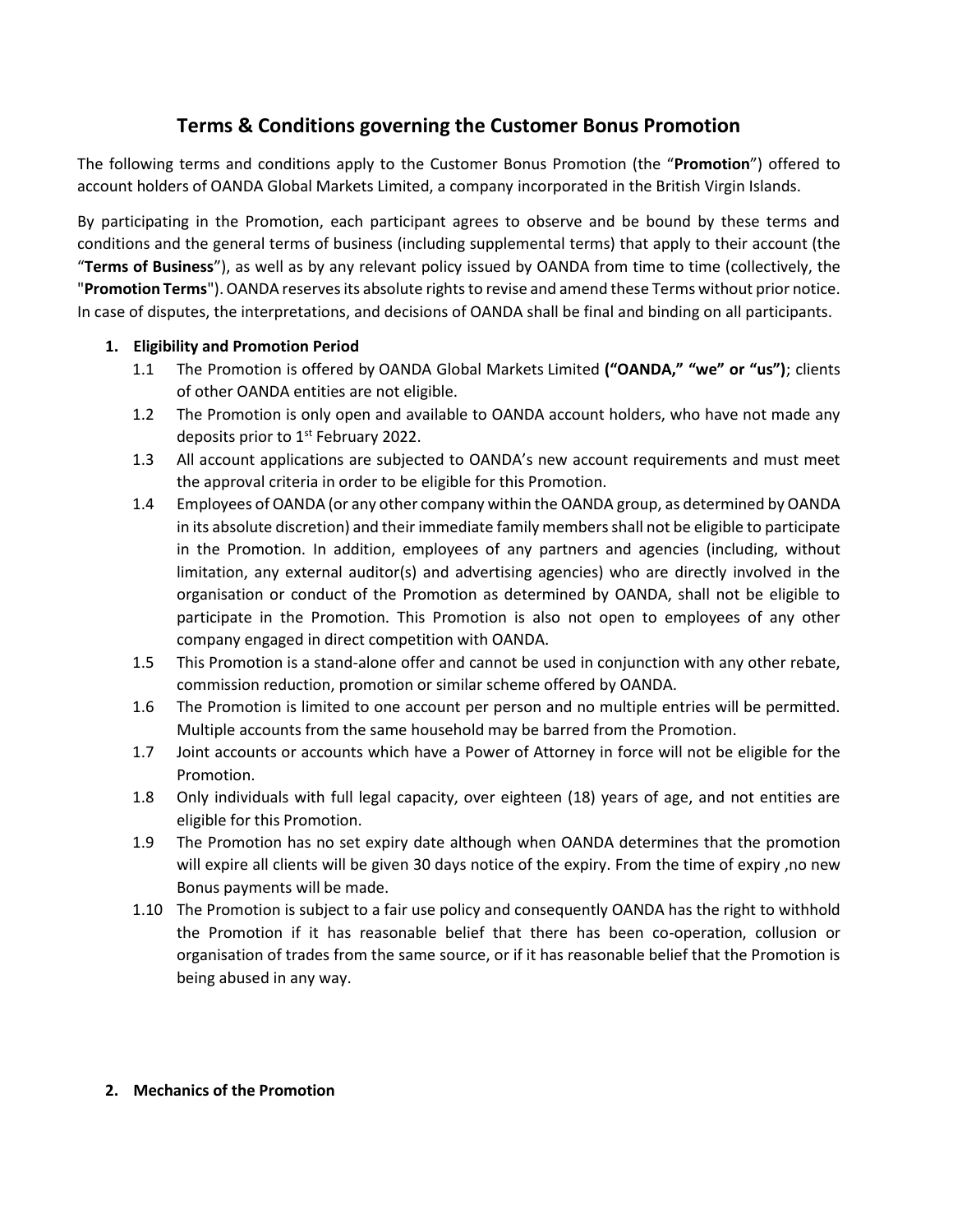- 2.1 To qualify for the Promotion, account holders will need to make their first deposit to their account of at least USD 25 (or equivalent in another accepted currency, see FAQ for further details) on or after 1<sup>st</sup> February 2022.
- 2.2 Anyone who meets the above criteria and is not excluded under any of the Promotion Terms, shall be deemed a **"Qualifying Client".** OANDA is entitled to ask for proof of eligibility.
- 2.3 OANDA will then immediately credit the Qualifying Client's account with a welcome bonus of 50% of the initial deposit ("**Bonus**").
- 2.4 The maximum Bonus amount is 1,000 USD per client, and not per sub-account or per trading account.
- 2.5 The deposit Bonus is only applicable to the Qualifying Client's first deposit.
- 2.6 Only one Bonus will be paid per client. Once Qualifying Clients receive a Bonus, they will not be eligible to receive any further Bonus payments in respect of this offer.
- 2.7 The Bonus does not represent a commitment to make further payments in the future.
- 2.8 OANDA reserves the right to terminate and withdraw the Bonus on expiry of 30-days notice.
- 2.9 The Bonus will be removed within 60 seconds of the occurrence of any of the following events: i) Any cash withdrawals are initiated on the account; or
	- ii) The cash balance on the account, plus unrealised profit and loss on open positions, falls to less than 50% of the Bonus (this means that, for example, an initial deposit of USD 1,000 resulting in a USD 500 Bonus, will have the Bonus removed once the cash balance on the account plus unrealised profit and loss on open positions falls to less than USD 250); or
	- iii) Expiry of 30-day notice period that the Bonus is to be terminated.
	- iv) Immediate removal at our discretion if any client is found to be in contravention of these terms and conditions.
- 2.10 The removal of the Bonus may result in an immediate margin closeout situation should the cash balance on the account plus unrealised profit and loss on open positions be less than 50% of the margin required to maintain the open positions; in accordance with the Terms of Business which govern the operation of all accounts.
- 2.11 The Bonus is non-transferable, and no cash alternative is available. No Bonus transfer, assignment or substitution by Qualifying Clients is allowed.
- 2.12 The Bonus can **only** be used for trading and may not be withdrawn.
- 2.13 If any restrictions apply to the Qualifying Client's account, the Bonus will not be deposited until the restrictions have been lifted. The Qualifying Client's account must not be closed in order for a Bonus to be credited.
- 2.14 OANDA will not be liable for any losses that may be incurred as a result of trading, including trading with the Bonus.
- 2.15 Qualifying Clients should read these Promotion Terms carefully in conjunction with the Terms of Business.

## **3. General**

- 3.1 This Promotion must only be used for personal and non-commercial purposes.
- 3.2 OANDA reserves the right, at its discretion, at any time, without notice or assigning any reason therefore, to give the Bonus in the same currency as the deposited funds.
- 3.3 If OANDA subsequently discovers that the individual is in fact not eligible to participate in the Promotion, OANDA may at its discretion reverse the Bonus credit. No individual shall be entitled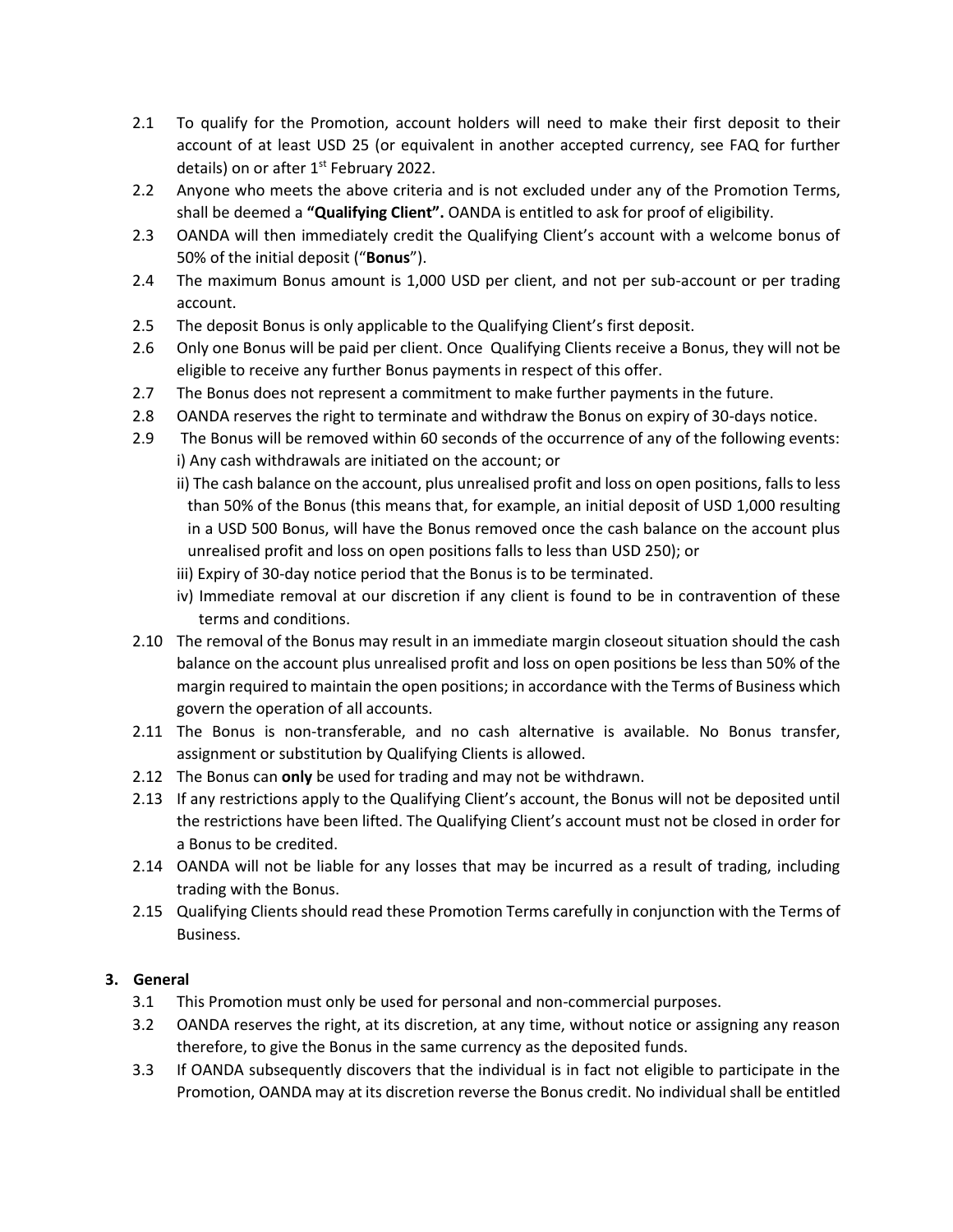to any payment or compensation from OANDA should any Bonus credit be forfeited or reclaimed.

- 3.4 In the event the first deposit is cancelled, clawed or charged back, returned from the bank for insufficient funds, fraud, or any other reason, the Qualifying Client will become ineligible for a Bonus and OANDA has the right to reclaim and remove any Bonus deposited to an account under this Promotion. OANDA reserves the right at its sole discretion to disqualify any individual that tampers or attempts to tamper with the entry process, the operation of the Promotion, or breaches the Promotion or account Terms of Business.
- 3.5 OANDA shall not be liable to any Qualifying Client or any other persons for any loss, taxes or damage arising in connection with the Promotion, including without limitation, any error, technical malfunction of the Internet or OANDA's trading platform, or any breakdown or malfunctions in any computer system, mobile application, downloadable software, or equipment including that of the Qualifying Client.
- 3.6 The decision of OANDA on all matters relating to the Promotion shall be final and binding on all participants and any other persons, including, without limitation, any decision to cancel or suspend the Promotion. No correspondence(s) will be entered into.
- 3.7 OANDA reserves the right to cancel, revoke or withdraw the Promotion at any time in case of any suspected abuse of the Promotion by a participant.
- 3.8 OANDA may at any time at its sole and absolute discretion, without notice or assigning any reason therefore, terminate this Promotion, or delete, vary, supplement, amend, restrict, withdraw or modify any one or more of these Promotion Terms in such manner as OANDA shall think fit, including without limitation, the eligibility of any client, the bases and methods of identification of Qualifying Clients and any dates in connection with the Promotion and the Promotion period. Modifications and/or exceptions to these Promotion Terms are at OANDA's sole discretion, and its decision is final. OANDA is the sole arbiter of these Promotion Terms and any other issue arising under this Promotion.
- 3.9 OANDA shall not, to the extent permitted by law, be liable for any claims, costs, expenses, loss or damage suffered by any person as a result of this Promotion and its Terms.
- 3.10 Any dispute or situation not covered by these Promotion Terms will be resolved by OANDA's management in a manner it deems to be the fairest to all concerned, and that decision shall be final and/or binding on all parties. No correspondence will be entered into.
- 3.11 This Promotion will be governed by English laws and the English courts shall have exclusive jurisdiction over any matter or dispute arising from this Promotion.
- 3.12 Documents and information may be provided by OANDA in languages other than English at its discretion. In the event of a conflict or inconsistency between the English version of these Promotion Terms and that provided in any other language, the English version will prevail.
- 3.13 If any term of these Promotion Terms is found to be illegal, invalid or unenforceable under any applicable law, such term shall, insofar as it is severable from the remaining terms, be deemed omitted.
- 3.14 Each Qualifying Client who successfully takes part in this Promotion is responsible for any and all taxes payable (if any) as a result of the deposit of the Bonus to their account, and therefore all Qualifying Clients should consult their tax advisers concerning the reporting of Bonus payments.